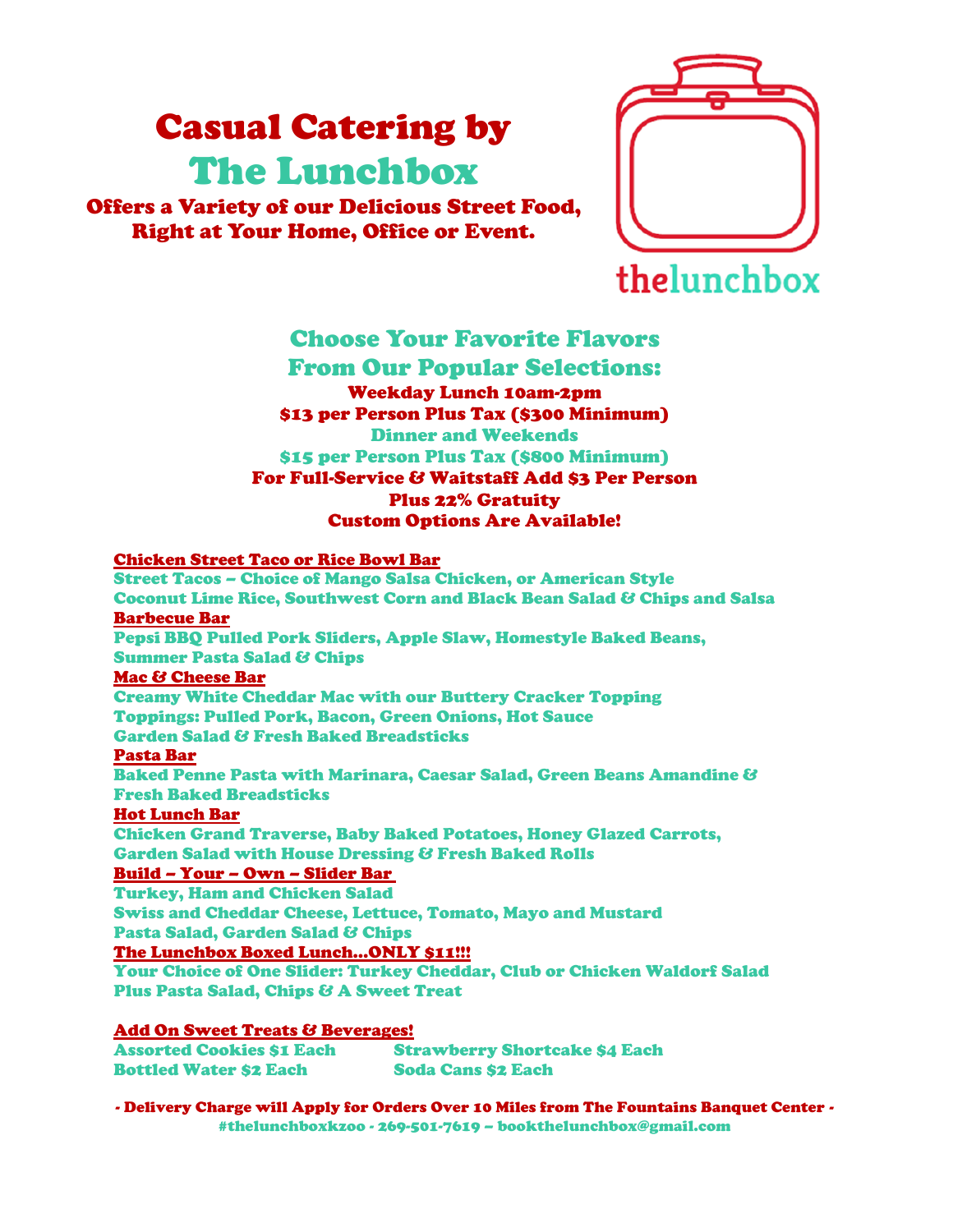A Partner of The Fountains Banquet Center



As a proud partner of The Fountains Banquet Center, Catering by The Lunchbox brings the food you love directly to your special event. From barn weddings to office parties, let our professional staff take care of all of the details, so you don't have to.

Each menu item is carefully prepared fresh from scratch by our own team of talented chefs, and delivered to your location, on time and ready for your guests to enjoy.

> Call or e-mail today to start planning or have a custom menu designed just for you!!

Our professional catering team will work with you from start to finish to make sure that the details of your menu are just what you envision.

> With over 30 years of experience, our creativity and commitment to quality will bring your vision to life!

The Lunchbox Food Truck & Catering 535 South Riverview Drive 269.501.7619 bookthelunchbox@gmail.com thelunchboxkzoo.com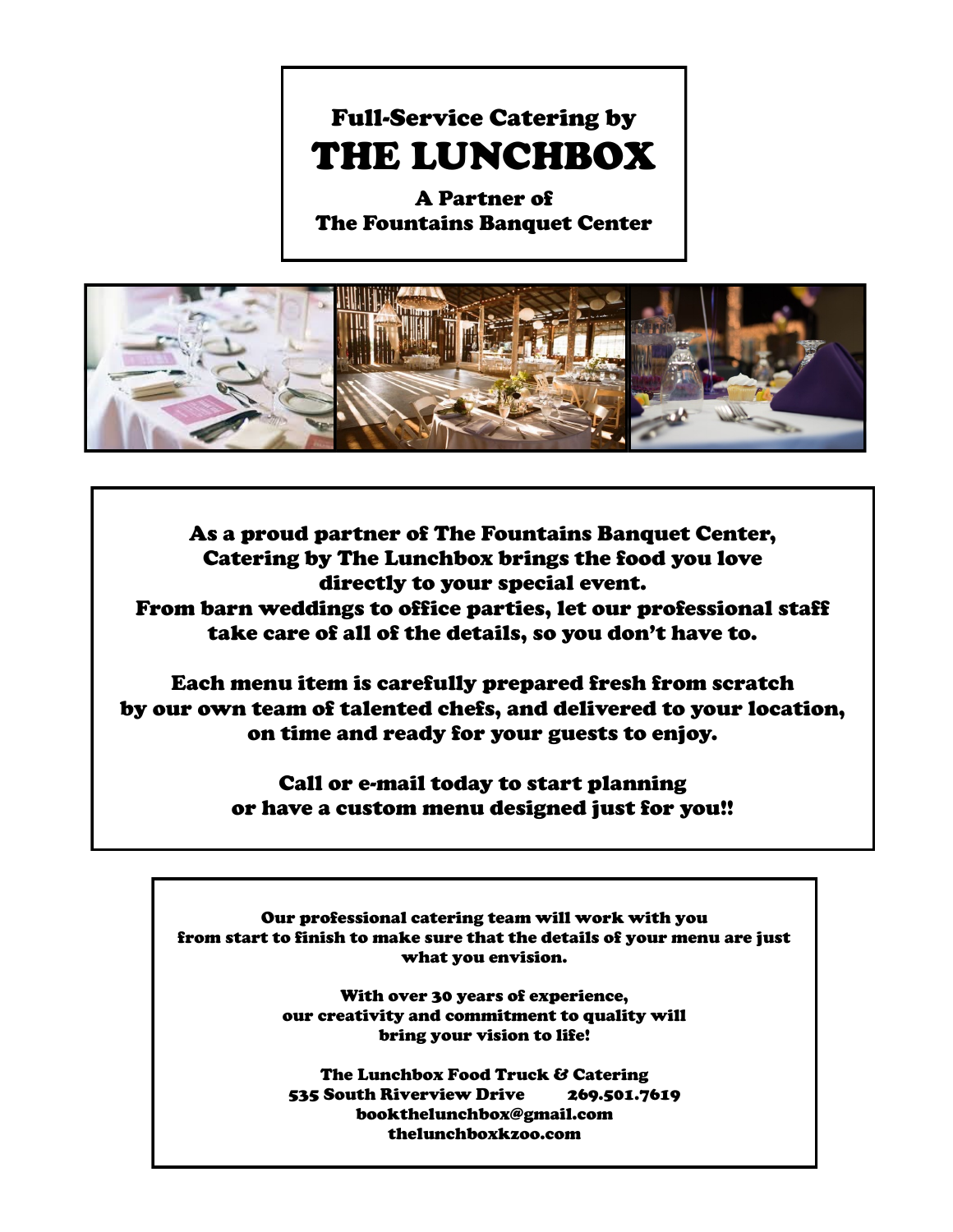A Partner of The Fountains Banquet Center



### — HORS D'OEUVRES —

### HORS D'OEUVRE OPTIONS

FRESH FRUIT DISPLAY: chef's choice fruit, artfully displayed (seasonal, April-October) CHEESE AND CRACKERS: assorted cheeses, served with our signature cheese spread and accompanied with a medley of crackers

VEGETABLES AND DIP: assorted fresh vegetables served with a dilled ranch style dip

COCKTAIL MEATBALLS: meatballs baked with our chef's special tangy barbecue sauce BRUSCHETTA: fresh tomato, basil, garlic and red onion enhanced with balsamic vinegar and olive oil, served on crostini with parmesan cheese

CHICKEN WALDORF TARTS: flakey pastry shells filled with a chicken salad of walnuts, golden raisins, celery and apples in our Waldorf dressing

MARINATED CHICKEN SKEWERS: chicken satay with a spicy marinade and peanut sauce ARTICHOKE AND SPINACH DIP WITH CHIPS: artichoke hearts diced with garlic and parmesan cheese, served with tortilla chips

LOADED MEDITERRANEAN HUMMUS: our own special recipe hummus, topped with feta cheese, black olives, red onion, red pepper, cucumber and olive oil and served with garlic toasted pita

DEVILED EGG TRIO: a new twist on a classic featuring updated flavors of Bacon & Black Pepper, Sriracha & Lime and Everything Seasoning

COCKTAIL HOUR HORS D'OEUVRES: ONE HOUR AND SERVED BEFORE DINNER

| <b>CHOICE OF TWO</b>  | <b>CHOICE OF THREE</b> | <b>CHOICE OF FOUR</b> |
|-----------------------|------------------------|-----------------------|
| <b>\$5 PER PERSON</b> | \$7 PER PERSON         | <b>\$8 PER PERSON</b> |

HORS D'OEUVRES ONLY PACKAGES: TWO HOURS AND SERVED WITHOUT DINNER

| <b>CHOICE OF FIVE</b> | <b>CHOICE OF SIX</b> | <b>CHOICE OF SEVEN</b> |
|-----------------------|----------------------|------------------------|
| \$21 PER PERSON       | \$23 PER PERSON      | <b>\$25 PER PERSON</b> |

— ALL ABOVE PRICING IS SUBJECT TO A 22% SERVICE CHARGE AND MICHIGAN SALES TAX —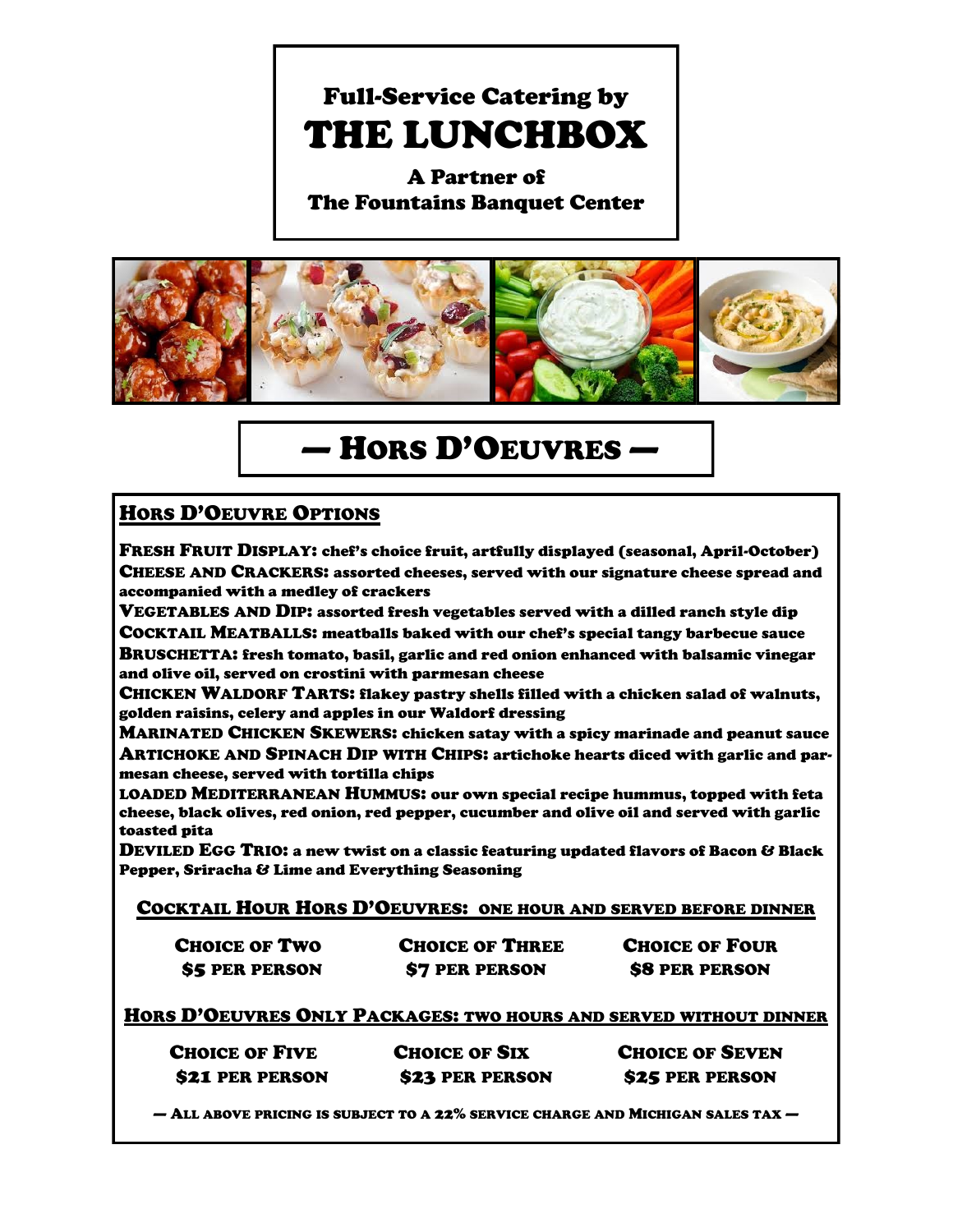A Partner of The Fountains Banquet Center



### — DINNER BUFFETS —

### ENTRÉE OPTIONS

ROAST LOIN OF PORK: pesto crusted pork loin, slow roasted and served with a velvety mushroom Madeira sauce

HONEY GLAZED HAM: oven baked country ham, basted with a glaze of honey, pineapple and warm spices

ROAST BREAST OF TURKEY: tender and juicy turkey breast served with a rich home style gravy

CANADIAN CHICKEN: breast of chicken topped with a cheddar ale sauce, bacon and chives

CHICKEN GRAND TRAVERSE: breast of chicken served in a white cream sauce with Michigan dried cherries and pecans

MANGO SALSA CHICKEN: breast of chicken topped with a salsa of succulent mango and pineapple, with a kick of citrus and jalapeno

CHAMPAGNE CHICKEN: breast of chicken served in a decadent champagne cream sauce, garnished with scallions, toasted almond slices and golden raisins

PEPPER STEAK: tender, marinated beef, slow-cooked in a flavorful sauce of tomatoes, onions and peppers, served over white rice

PENNE PASTA WITH VODKA SAUCE: penne pasta with a tomato vodka sauce, finished with rich heavy cream, your choice of sausage or vegetarian

PASTA PRIMAVERA: penne pasta in a creamy white sauce mixed with a medley of fresh garden vegetables

#### SIDE DISH OPTIONS: CHOICE OF FOUR

| <b>GARDEN SALAD</b>           | <b>STRAWBERRY SALAD</b>   |
|-------------------------------|---------------------------|
| <b>ROASTED POTATOES</b>       | <b>BABY BAKED POTATOE</b> |
| <b>HERBED RICE</b>            | <b>HONEY GLAZED CARRO</b> |
| <b>BROCCOLI &amp; CARROTS</b> | <b>GREEN BEANS AMANDI</b> |
|                               |                           |

**CAESAR SALAD** ES AU GRATIN POTATOES **HEREBED RICE WHOLE KERNEL CORN** INE DUET WITH CHEDDAR

— FRESH BAKED DINNER ROLLS ARE INCLUDED WITH EVERY BUFFET DINNER SERVICE —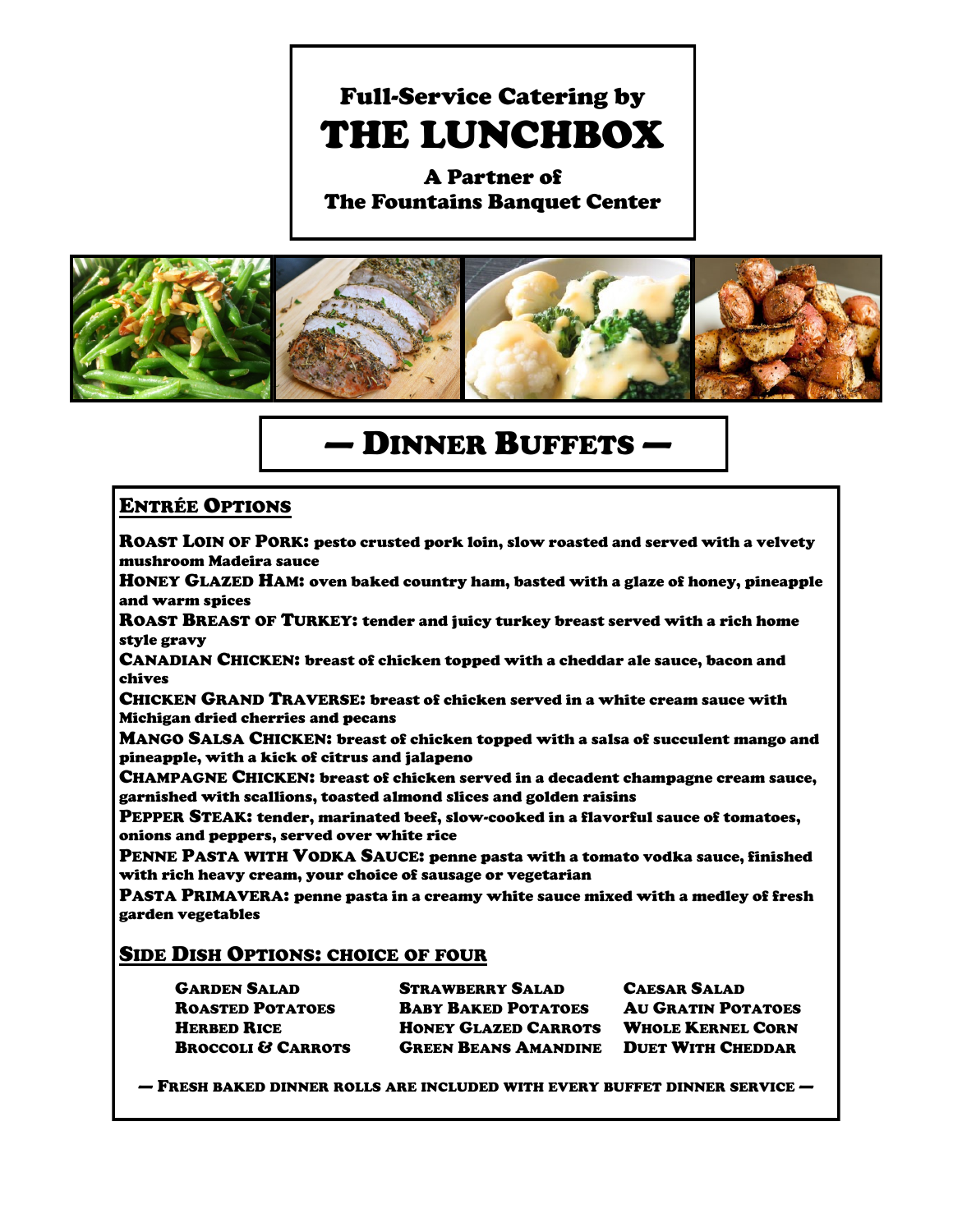A Partner of The Fountains Banquet Center



### — DINNER PRICING AND PACKAGE OPTIONS —

#### DINNER BUFFETS

Two Entrée Buffet: choice of two entrees and four side dishes with fresh dinner rolls and butter **\$25 per person** 

Three Entrée Buffet: choice of three entrees and four side dishes with fresh dinner rolls and butter **\$29 per person** 

#### DINNER PACKAGES

The Silver Package: choice of three hors d'oeuvres for cocktail hour along with a two entrée dinner buffet **\$31** *per person* 

The Gold Package: choice of three hors d'oeuvres for cocktail hour along with a three entrée dinner buffet **\$35** *per person* 

The Platinum Package: choice of five hors d'oeuvres for cocktail hour along with a three entrée dinner buffet **\$37 per person** 

 $-$  All above pricing is subject to a 22% service charge and Michigan sales tax  $-$